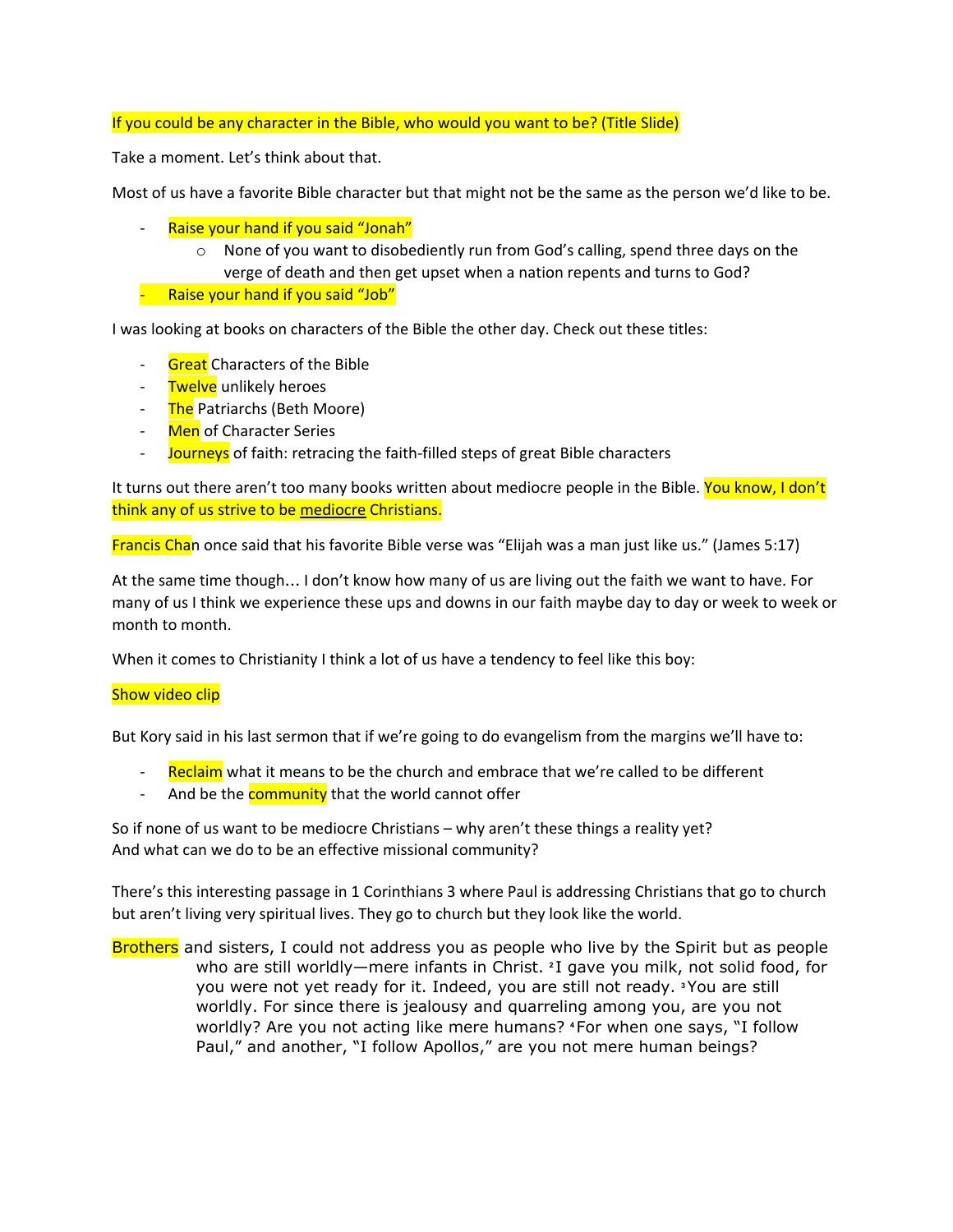You know, I think if we saw a church like this nowadays we might say – those people are hypocrites. But Paul doesn't call them hypocrites and Paul doesn't call them unsaved. He simply says that they haven't grown up yet. And look at how he can tell:

- They talk and reason like the world  $(v1)$
- They follow the flesh (v3)
- They are jealous and they quarrel (v3)
- They're divisive. They choose sides when there are no sides (v4)

That's not an effective missional community, right? If you want that, just join the I Love NE Facebook Group.

I have to imagine though that the Corinthians weren't aiming to be mediocre infantile Christians, right?

The author of Hebrews picks up on this idea and goes a bit further with it and we start to see a clearer picture of what's expected of Christians and what Christian maturity looks like. (Hebrews 5:11-6:3)

> <sup>1</sup><sup>We hav</sup>e much to say about this, but it is hard to make it clear to you because you no longer try to understand. **<sup>12</sup>** In fact, though by this time you ought to be teachers, you need someone to teach you the elementary truths of God's word all over again. You need milk, not solid food! **<sup>13</sup>** Anyone who lives on milk, being still an infant, is not acquainted with the teaching about righteousness. **<sup>14</sup>** But solid food is for the mature, who by constant use have trained themselves to distinguish good from evil.

We have this relative and every time they see **Shepherd** they say, "These are the best days of your life." Why? Because Shepherd doesn't pay bills. He gets everything he needs from other people. There's zero anxiety.

So when we think to ourselves, "Why would anyone want to be an infant Christian" I think the answer is: because it's **easier**. Because it's comfortable. Because it's nice. According to the author of Hebrews – they problem is they no longer try to understand. They've been given just enough for them to have new life in Christ and that's all they're interested in. Look at the rest of the passage with me:

> **6** Therefore let us move beyond the elementary teachings about Christ and be taken forward to maturity, not laying again the foundation of repentance from acts that lead to death,<sub><sup>ia</sup></sub> and of faith in God,<sup>2</sup>instru[c](https://www.biblegateway.com/passage/?search=Hebrews+5-6&version=NIV#fen-NIV-30046c)tion about cleansing rites,<sup>ia</sup> the laying on of hands, the resurrection of the dead, and eternal judgment. **<sup>3</sup>** And God permitting, we will do so.

Man the first time I read that I just went whoa – *these* are the elementary teachings? What? You know and you think, "Okay, okay. Let's read that again."

So there's three sets of two here.

There's: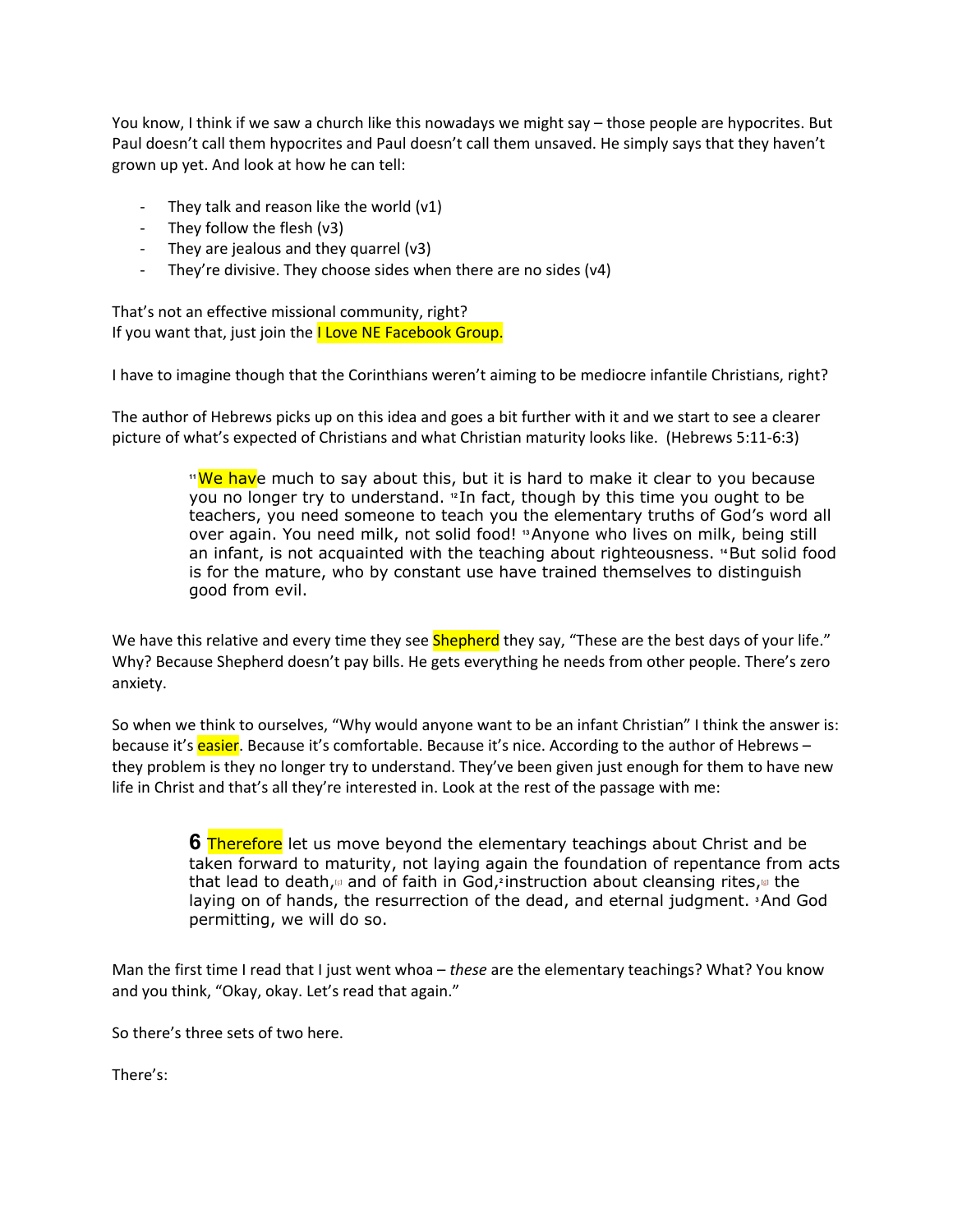- 1. Repentance from acts that lead to death and faith in God
- 2. Instruction about cleansing rites and the laying on of hands
- 3. The resurrection of the dead and eternal judgment.

Here's what the writer of Hebrews is saying in today's terms.

# **1. You should have a repentant attitude towards sin and towards trying to earn your salvation You should trust in God as your only Lord and Savior**

So acts that lead to death is a phrase that applies to both the Jewish and Gentile audience. For Jews is meant – stop trying to earn salvation through circumcision and the law. For gentiles it meant – stop living a life of pagan idolatry and sin. Together then, these are acts that lead to death. One is religious and the other is secular but both are deadly. Another way of understanding this is – you should be actively pursuing a different way of life from the rest of the world. And instead put your faith in God. For Christians – there's three components of faith:

There's knowledge

- I know Jesus was a man who lived a long time ago and claimed to be God

There's assent:

- I know that Jesus is God

(And so far we've made it just as far as the demons go.)

And then there's trust:

- I know that Jesus is God and I live my life according to that truth.

# **2. You should know what baptism is, you should be baptized and you should be involved in the life of the Church**

Cleansing rites here for the early church would've referred to baptism and laying on of hands would've referred to membership into the local church. A lot of Christians today are happy to attend a church but they don't necessarily see the church as "their church" they don't necessarily invest in or belong to a church. They go to church but they don't have a church. They don't seek to bring anything to the table.

## **3. The afterlife & Judgement**

Lastly, the writer of Hebrews thinks that eternal judgment should be an elementary teaching of Christianity. That one day you'll be held accountable for everything you do and that every choice you make matters. Small or large – every single action and decision is an eternal one.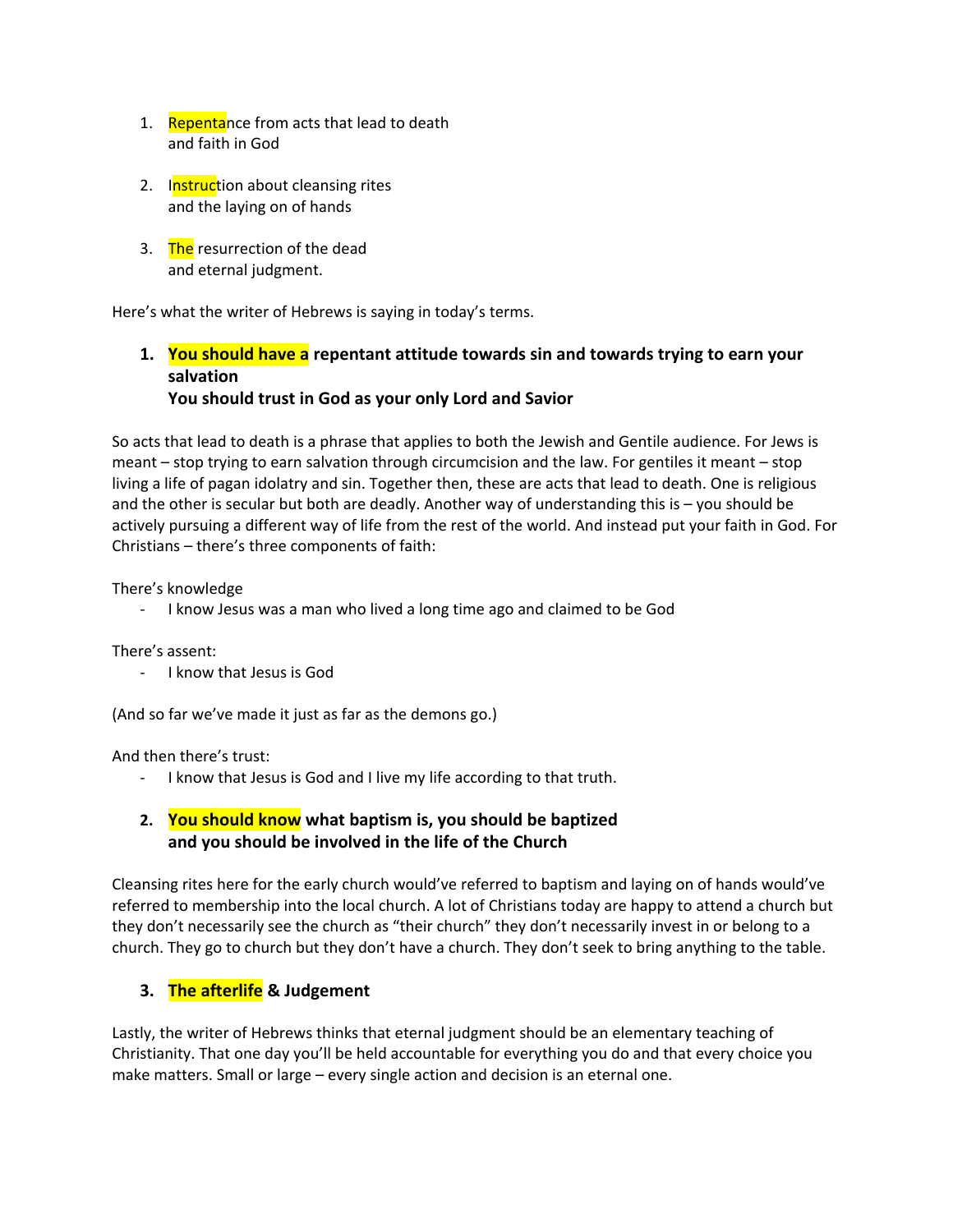Now that you've heard the explanation of those terms – some of you are able to nod along and go "Oh yes, I understand that. I've repented from my old way of life, I've put my faith in Jesus. I've been baptized. I'm a part of my church community. I recognize that one day I'll be held accountable and seek to live my life accordingly. Or at the very least you understand those things and are working toward them." Isn't it interesting that if we stopped right there, we'd have an effective missional community, right? I mean we'd be embracing that we're different and we'd be a type of community that the world can't offer. Yet scripture raises the bar even more. It wants us to move past the basics into a grown-up faith.

I think there's three most important characteristics of grown up faith that we see either explicitly said or implicitly said in the text.

### **1) The first is that a grown up faith lives in light of eternity**

There's a couple different ways that we could phrase that – we're fully surrendered to God. We accept and trust in the Christian Worldview. My preference though: We live in light of eternity. What do we mean by this? We don't live according to our old ways. We repent of acts that lead to death. We draw a hard line in the sand and we say: No, the pursuit of what I think will make me happy is not my highest cause and objective and purpose. We trust the God who created us to know best how to live our life. We enter into the life of the church. And we live as if one day we'll have to answer for it and be accountable to it. We live in light of eternity. There's nothing wrong with trying to be relevant. But we need to also embrace that we're different.

### **2) Grown up faith seeks to understand**

I love Ravi Zacharias International Ministries Motto: Helping the thinker believe and the believer think. One of our early Church Fathers, Justin Martyr, was a philosopher before he converted. And when he converted he continued to wear his philosopher's robe. Early Christians had this very minority worldview and so they saw it as incredibly important to be able to explain and understand their faith. We see this in the scriptures where Christians are told to be prepared to given an answer to anyone who asks for the reason for their hope. We also see from scripture – that it's one of the ways that God wants us to love him.

Mark 12:33 To love him with all your heart, with all your understanding and with all your strength, and to love your neighbor as yourself is more important than all burnt offerings and sacrifices."

Thinking about God, pursuing Him with our minds, learning more about Him, reading the scriptures, learning theology, listening to sermons, joining a small group – we can't give up trying to understand. If we're living in light of eternity – we won't.

Augustine said that "No one believes anything unless one first thought it believable... Not everyone who thinks believes. Since many use their thinking in order to not believe. But everyone who believes thinks. They think in order to believe and they believe in thinking." (In other words, they believe in using their brains).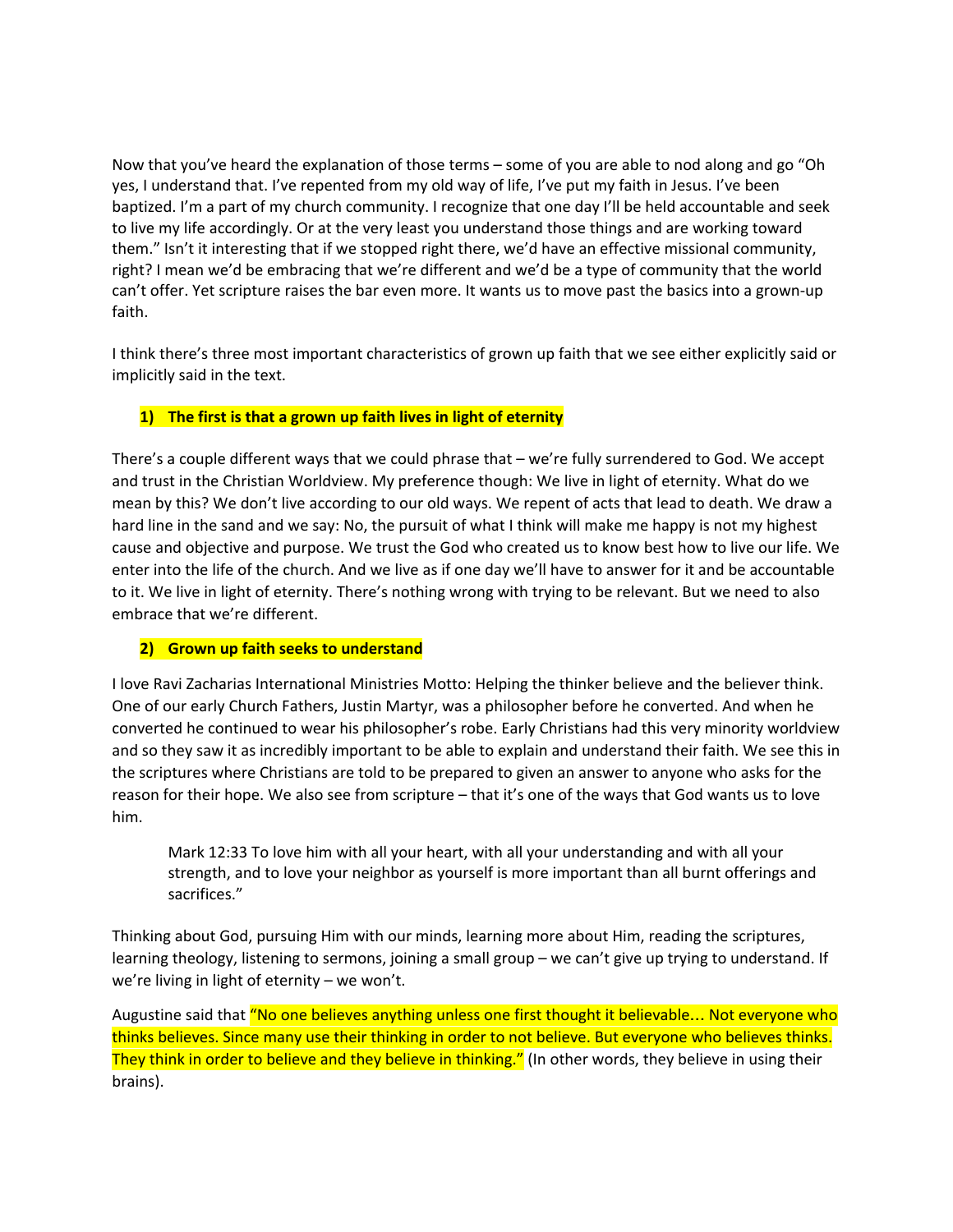Robert Louis Wilken said of the early church "The intellectual effort of the early church was at the service of a much loftier goal than giving conceptual form to Christian belief. Its mission was to win the hearts and minds of men and women and to change their lives."

Paul once reflects that the gospel is a stumbling block to the Jews and foolishness to the gentiles. Those were the two audiences that Christians were talking to. The Jews couldn't understand why anyone would worship a man who was clearly born of a woman. And the Gentiles had even less framework for the gospel. So when Paul goes to Athens to share his faith they say "You are bringing some strange ideas to our ears, and we would like to know what they mean." (Acts 17:20)

Paul had to know what he was talking about and know it so well that he could explain it to people that had no framework for it. Think about what we said before – people want to be infants so that life can be easy. People want to stay infants so that they can depend on others and don't have to do much themselves.

I remember my last church had a safe and I never learned the combination to it. Why? Because if I knew how to open the safe it could open up a whole can of worms. Right? Sometimes we don't grow up It'll mean that our lives will change, it'll mean that our responsibilities will change. If we're living in light of eternity though – that won't be an issue.

Mission-minded Christians. Grown up Christians. Those who respond to the Great Commission will know the importance of continual learning and continual effort to understand. And they'll do so not just so they can know God more but so that others can know God more.

And that brings us to the third and final characteristic of grown up Faith.

### **3) Grown up Faith Goes**

If you hear nothing else from the sermon hear this. When the author of Hebrews says that we ought to be teachers and when he says that we need to be acquainted with the teaching about righteousness – He's saying that need to be missional. Some translations choose to translate that passage as "justice." That we would be acquainted with the teaching about justice.

Nt Wright says, "What the writer here longs for is that people should become proficient in understanding and using the entire message of God's healing, restoring, saving justice. He wants them to know their way around the whole message of scripture and of the gospel, to be able to handle this message in relation to their own lives, their communities, and the wider world, and to see how all the different parts of God's revelation… have the power to transform lives and situations."

Did you catch that. Being acquainted with the teaching about righteousness means that we would understand scripture so much that it changed our lives for the better and that it would cause us to change the lives of others.

My biggest challenge right now (TITLE SLIDE) – that I'm aware of in my own walk is that I see godliness as a list of religious practices that I do and a list of sins that I don't do. Ask me a few months ago to create a list of Christ-like attributes and I would list things like "humility" and "servant leadership" and "love" and "moral purity" but most likely I would forget to mention that Jesus was mission-minded.